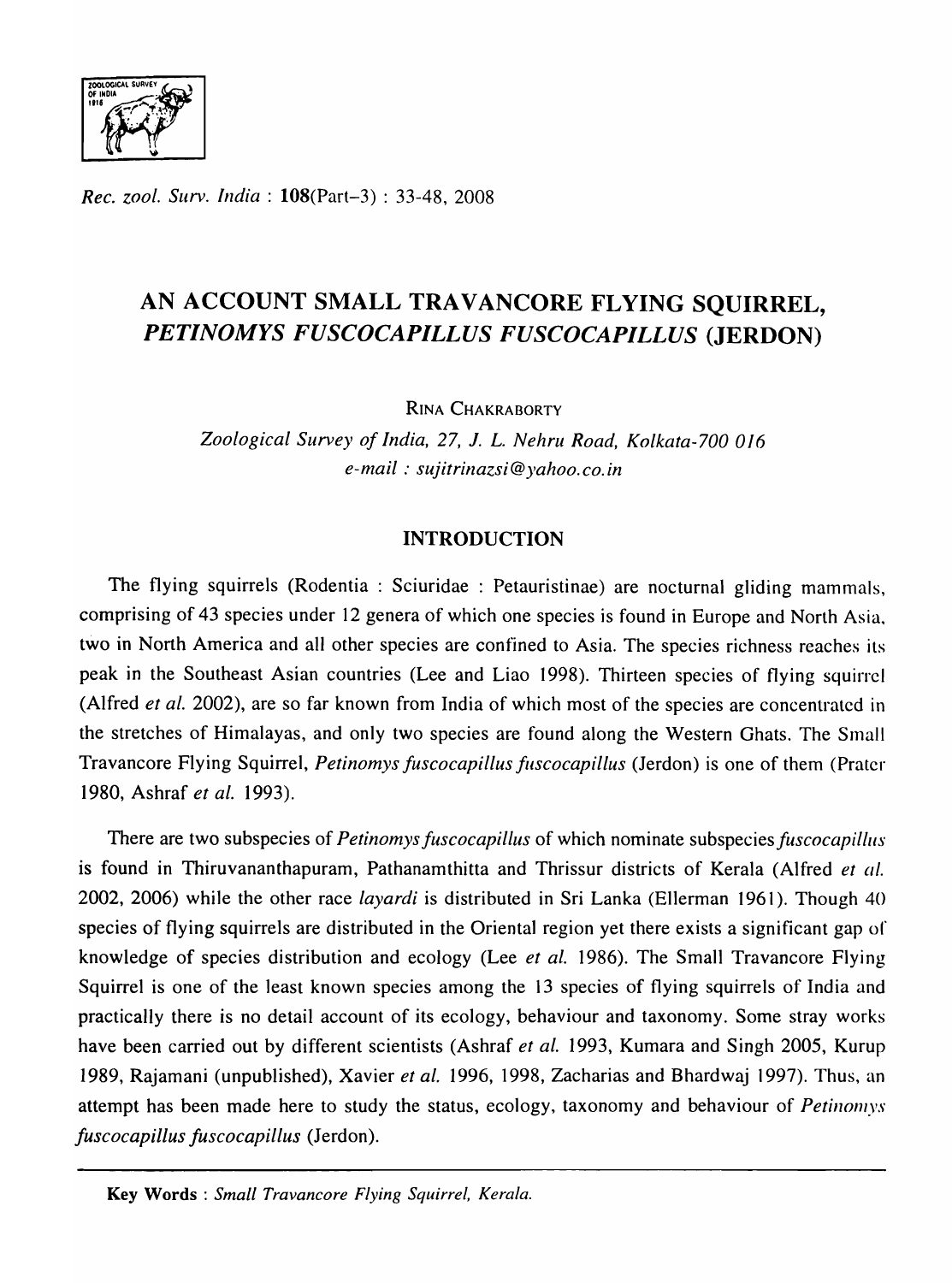### PHYSIOGRAPHY

The State Kerala, occupies an area of 38,855 km<sup>2</sup> with a long 550 km coastal line along the southwestern extremity of Peninsular India. It is endowed with the best remaining rain forests in the whole of Peninsular India supporting rich and diverse fauna. Physiographically, the land is divisible into three divisions, the lowlands of coastal areas, undulating midlands of small or medium hills and the highlands occupying forested tracts of southern Western Ghats. Thick rain forests of Western Ghats are now very much destroyed and have become fragmented.

Western Ghats is a 1400 km long chain of hills that runs parallel to the west coast of Peninsular India from river Tapi in the north to Kanyakumari in the south, covering an area of 1,32,606 km<sup>2</sup> which is approximately 4.03% land area of India (Rodgers *et al.* 2000). The Western Ghats stretching over five states *viz.* Kerala, Tamil Nadu, Karnataka, Goa and Maharashtra lies between 8°0' to 12°30' N latitude and 75°0' to 78°30' E longitude.

The hills rise up to an average elevation of 900-1500 m, sometimes rising upto height of more than 2000 m at few places. The southern western slopes receive an average of 2000-6000 mm rainfall, and the same decreases from the north and to the east (Nair 1991 ).The diversity of rainfall regimes and topography have resulted in a variety of vegetation types in the Western Ghats (Champion and Seth 1968). The region possesses one of the richest biological resources forming a distinct ecological and biogeographical region of India and is considered as an extremely important life supporting system in the Peninsular India.

### STUDY AREA

The Small Travancore Flying Squirrel is a denizen of rain forest (Fig. 16) and known so far from the southern most stretches of Western Ghats, so the coastal belt of Kerala was not considered during the field study. The surveys were confined in the low hill forest tracts as well as in adjacent orchards and plantations. Study was carried out in certain protected areas *viz.* Periyar Tiger Reserve, Idukki Wildlife Sanctuary, Salim Ali Bird Sanctuary, Chinnar Wildlife Sanctuary, Silent Valley National Park and Wynad Wildlife Sanctuary as well as along the forest tracts of non protected areas of Pathanamthitta, Kottayam, Idukki, Thrissur (eastern part), Palakkad or Palghat and Wynad districts and in the adjacent plantation areas (Fig. M1).

## METHODOLOGY

For assessing the population and abundance of the Small Travancore Flying Squirrel, 10 to 15 plots of approximately covering 500  $m<sup>2</sup>$  area were marked in each selected study area. The plots were selected inside the forest, along the peripheral region of the forest, in plantations adjacent to the forest cover and also in the plantations in the villages. The plots were hypothetically divided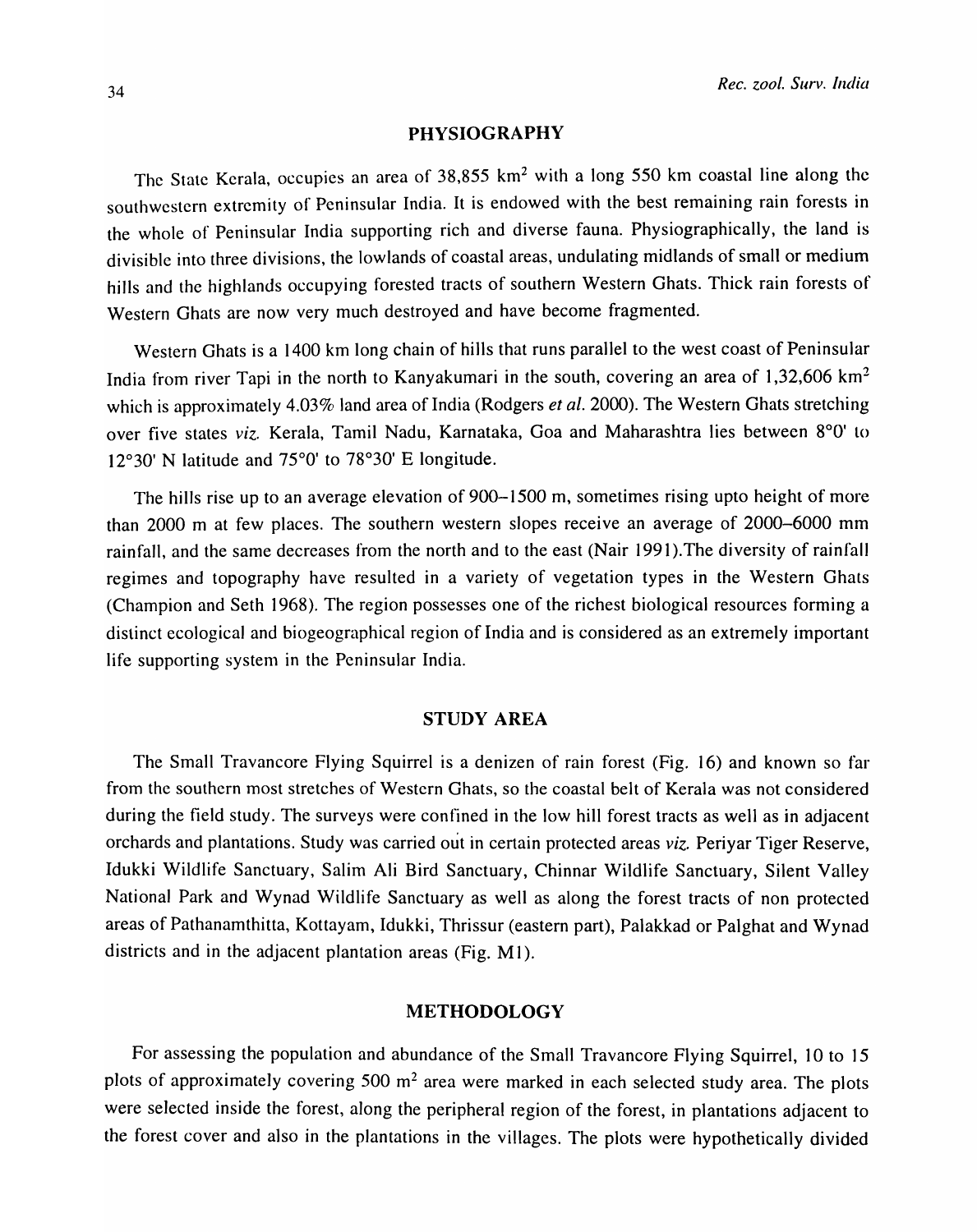

**Fig. M1. : Map of Kerala.**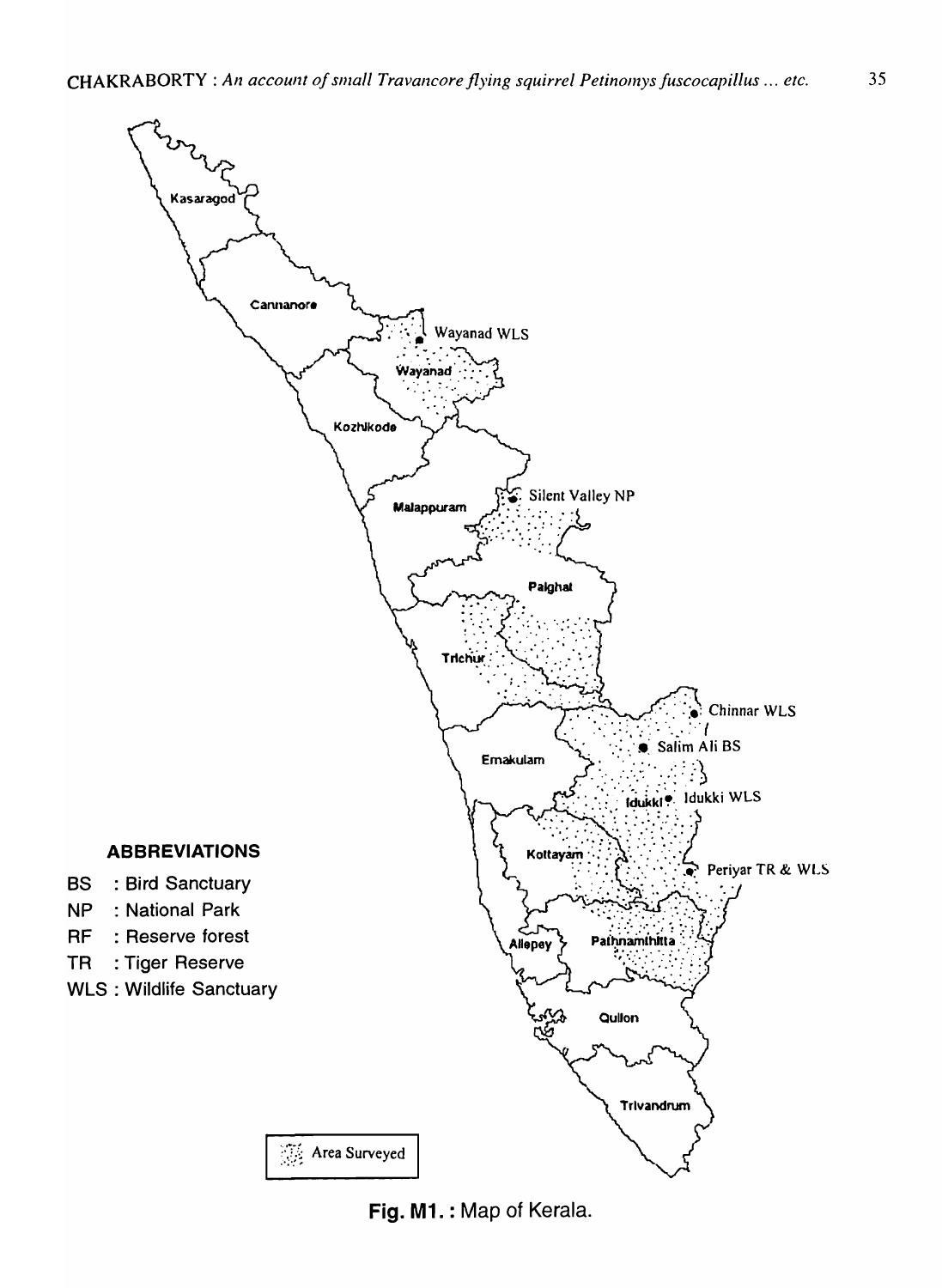into 25 small blocks on two or four different transects in each study area (Chakraborty and Kar 2004). The plots were set randomly according to the area surveyed. But due to certain natural obstacles, it was not possible to study each and every quadrate. In India, line transect (Burnham *et al.* 1974) and vehicle census methods are mostly adapted. But in the dense rain forest, vehicle sensus method is not possible to apply due to obvious reasons. Thus a method, walk (km)/hour was followed through the transects. Apart from the direct sighting other indirect evidences like calls, remains of non-consumed part of the food materials, people's knowledge *etc.* were also considered. As the animal is nocturnal and seldom seen, so before setting up a quadrate, opinion of the local people was also taken into consideration.

For data collection, walk through the accessible quadrates as well as trails was undertaken in every study site approximately between 18.30 to 23.30 hrs. in the evening and 4.30 to 7.30 hrs in the morning. The spotlight was used for locating the animals at night. This method is widely used in the study of other nocturnal arboreal mammals (Lee *et al.* 1993, Goldingay 1990) and has been established as effective in detecting arboreal mammals (Laurence and Laurence 1995). It is very difficult to locate or search this small sized squirrel at night within the dense high canopy forest until or unless it gives calls or glides from one canopy to other. Number of times, hours were spent under the expected roosting trees in the evening for counting the number of animals emerged from the tree holes. The Western Ghats is the home of elephants. During study the elephant corridors were avoided, as the spot lights create much disturbance to the moving heards of the elephants. Sometimes it was difficult to enter into the Protected Areas before and after the usual permissible time. In such cases much emphasis was given on the adjacent reserve forest or fringe areas.

All strata of the canopy were scanned from different angles for searching the presence of the Small Travancore Flying Squirrel. At night there were so many doubtful calls and sounds. Only after confirming the calls of the Small Travancore Flying squirrel, the animal was taken into consideration for the present analysis. For each sighting, following observations were recorded : time of sighting, approximate height at which the animal was detected, height of the tree, tree species *etc.* As the species is very rare to see, its behavioral characteristics were also recorded after confirming its presence. In forest area, number of tall trees  $(\pm 20 \text{ m/s})$  in each quadrate were counted, even where there was no encounter with the species. But in the plantation area, the trees were planted as per need and hence, counting of trees was not undertaken in such areas. The habitat comparison in between the study areas was also made, wherever it is possible. The sight areas were recorded through GPS.

The status survey was carried out during premonsoon and postmonsoon periods of 2003-2005. In addition to field survey, interactions with local people with some definite questionnaire were carried out.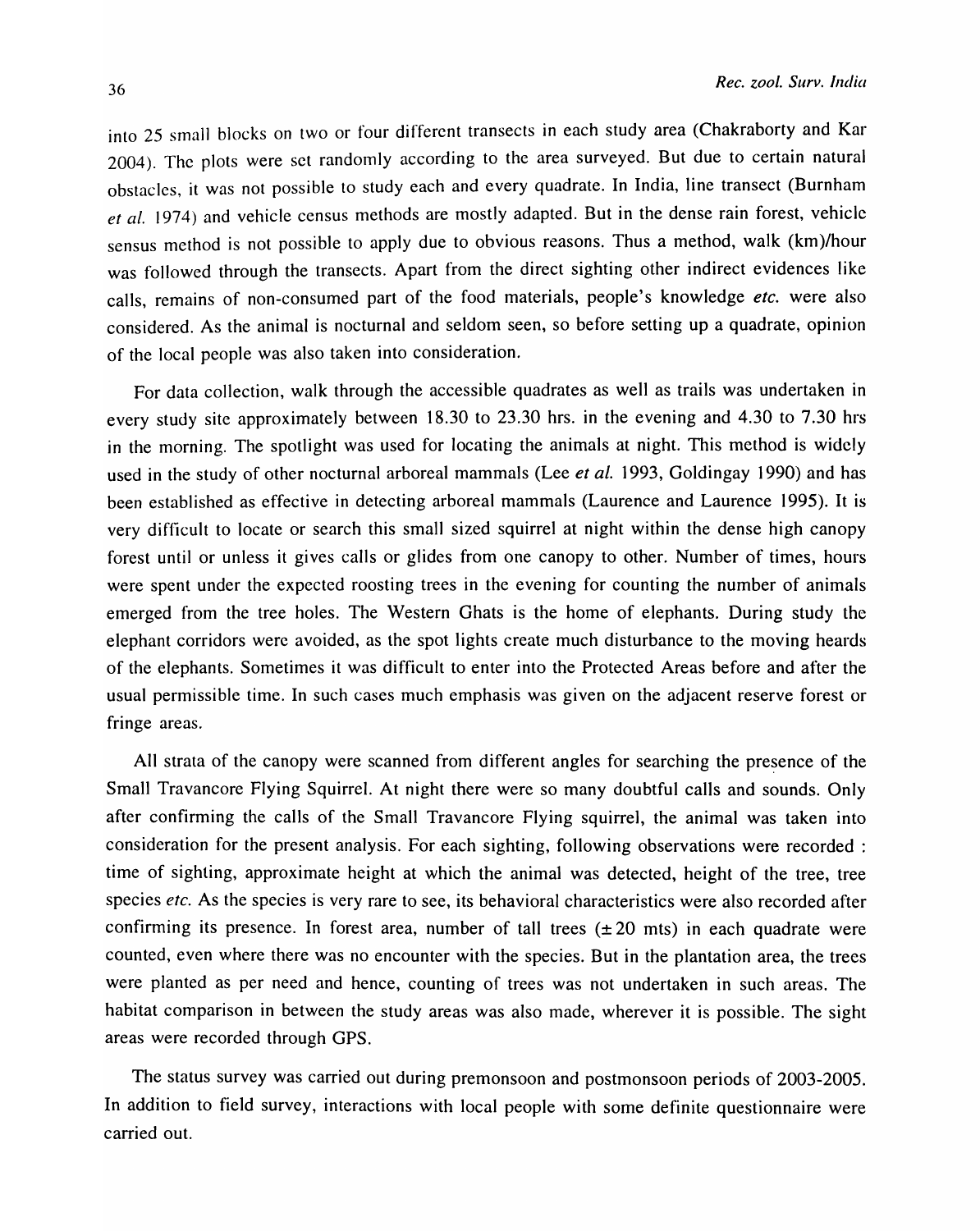#### **OBSERVATIONS**

The Small Travancore Flying Squirrel was observed only seven times during the two years surveys. It was seen four times in its feeding ground in the plantation areas. During the present survey, first sight record of this squirrel was in Salim Ali Bird Sanctuary during a walk through the trail between 18.30-19.00 hrs, on 19th December, 2003. It was observed to sit silently within the canopy approximately at a height of 15 to 20 mts. The area was within 400 m from the Range office.

On 20<sup>th</sup> December, 2003 on second occasion, it was observed in the evening at about 20.30 hrs on a very tall (approximately 20–25 m) *Hydnocarpus pentandra* tree (Local name: *narooti*) in a forest near Kotamara village, Idukki district, approximately 5 km east to Salim Ali Bird Sanctuary. It was observed that the Small Travancore Flying Squirrel, roosts in the holes of the said tree, approximately at a height of 15 mts. The fruit of the said tree is a delicacy to them and partly consumed fruit of *H. pentandra* (Figs. 17 & 18) was also found under the tree. It was also observed that, there were numbers of good, tall, old, foliaged *H. pentandra* trees in the reserve forest adjacent to the village but only a single tree was being used by a pair of the Small Travancore Flying Squirrel as their hide. The squirrels were observed to enter into the hole and coming out from the same. But unfortunately on the successive days no trace of these flying squirrels could be noticed. In third occasion the only sighting was occurred at Nemmara, Nelliyampally, Palakkad district, at about 20.15 hrs in a coco plantation on  $21<sup>st</sup>$  December, 2003.

The fourth individual was observed on  $7<sup>th</sup>$  May, 2005 at Njayapilly, Idukki district (10 $^{\circ}$  08' 04" N and 76° 42' 7.21" E) in a coco plantation (Fig. 12) at about 21.00 hrs. It was reported by the local people that the smaller flying squirrel lived in the nearby forest and used to come to the coco plantation when the fruits were ripe and feeds on ripen coco seeds (Figs. 13  $\&$  14).

Fifth individual was seen at Sathrapady, Idukki district at about 21.30 hrs. on 9<sup>th</sup> May, 2005 in a coco plantation near the forest area. When the spot light was focused, it suddenly jumped from one canopy to other and ultimately was missed in a nearby forest area.

The next incidence of observation of this flying squirrel on 11<sup>th</sup> May, 2005 at Kallipara forest (10° 08' 46.1" N and 76° 43' 6.18" E), Thattekad Forest Division, Idukki district, at about 21.30 hrs when it was spotted on a *Terminalia paniculata* tree, locally called *anjili*. It was seen feeding on ripen *anjili* (Figs.19 & 20) fruits which is very much alike to small jack fruit or bread fruit. On the same night almost about a kilometer away from the earlier location, another animal was seen in coco plantation adjacent to the forest little late in the night at about 23.00 hrs. It was probably engaged in feeding on ripe coco. When the spot light was focused on it, one partly fed coco fruit was dropped down on the ground and the squirrel was seen to hide behind the canopy. In the same plantation there were nutmeg trees with ripe fruits, which were probably not relished by the squirrel as no damage fruit was observed on the tree even. From coco plantation the animal was seen to move to a nearby rubber plantation and probably very quickly moved to a nearby forest.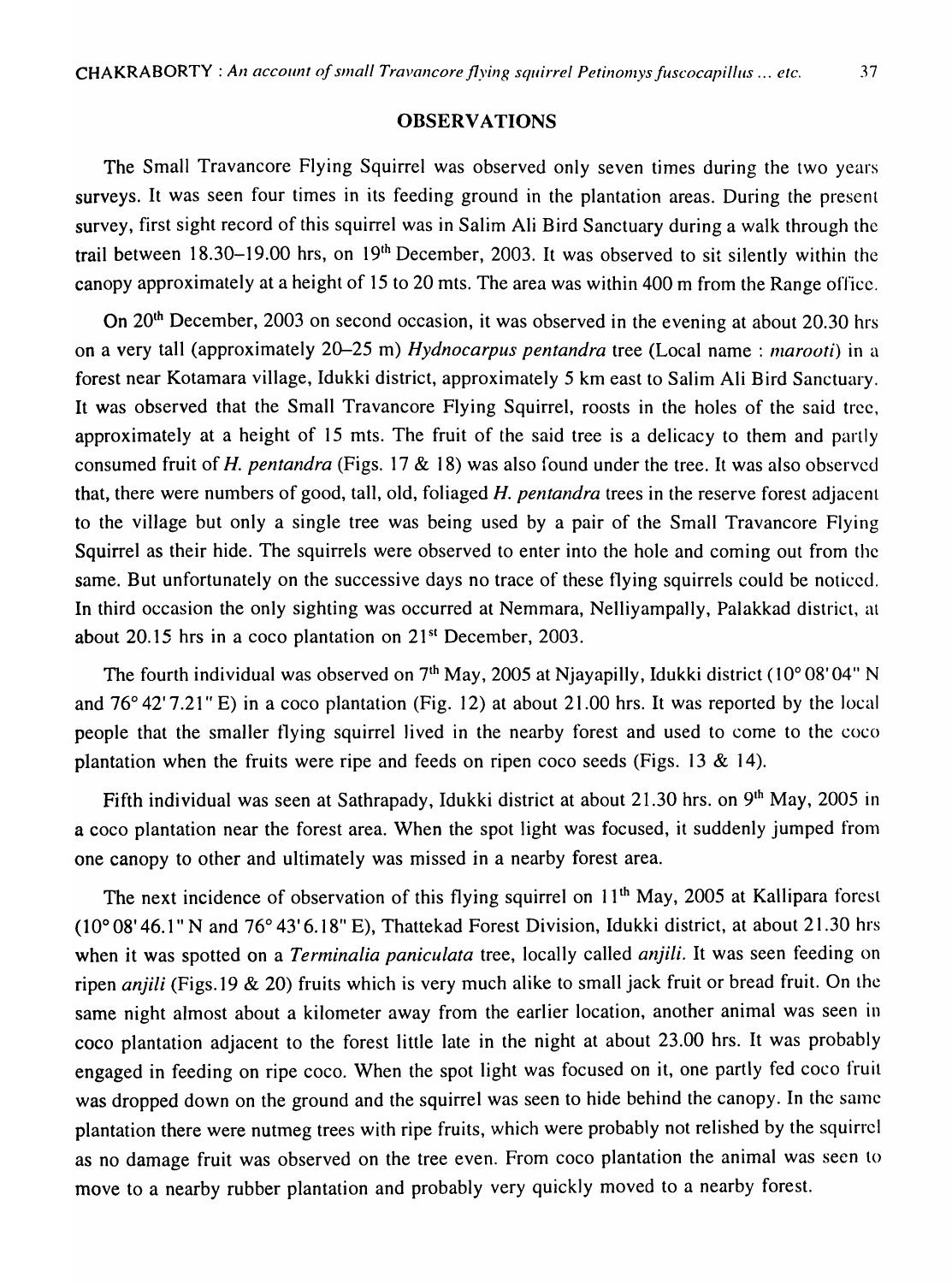Last incidence occurred at Athirampally forest region of Thrissur district, while the survey party was moving through the forest road during evening time. Successive calls of squirrel were heard from the road side trees. But when the canopies searched with spot lights no animal could be identified and rather it is better to say, it hided itself either inside a tree hole or within the canopy.

The observations made by the present author or reported in past from the survey area by scientists, forest personals or local people have been tabulated in Table 1.

| SI.<br>No. | No. of<br>sighting | Location                                               | <b>Time</b><br>(hrs.) | <b>Date</b>                                                  | <b>Place</b>                             | Seen(S)/<br>Reported®/<br>Collected© |
|------------|--------------------|--------------------------------------------------------|-----------------------|--------------------------------------------------------------|------------------------------------------|--------------------------------------|
| 1.         | One                | Salim Ali<br><b>Bird Sanctuary,</b><br>Idukki district | $18.30 -$<br>19.00    | 19th Dec.<br>2003                                            | Within canopy<br>(not identified)        | S                                    |
| 2.         | One                | Kotamara village,<br>Idukki district                   | 20.30                 | 20 <sup>th</sup> Dec.<br>2003                                | On<br>H. pentandra                       | S                                    |
| 3.         | One                | Nemmara,<br>Nelliyampally,<br>Palakkad district        | 20.15                 | $21st$ Dec.<br>2003                                          | In coco<br>plantation                    | S                                    |
| 4.         | One                | Njayapilly,<br>Idukki district                         | 21.00                 | 7 <sup>th</sup> May<br>2005                                  | In coco<br>plantation                    | S                                    |
| 5.         | Two                | Sathrapady,<br>Idukki district                         | 21.30                 | 9th May<br>2005<br>and 22 <sup>nd</sup><br><b>March 2005</b> | In coco<br>plantation                    | <b>S&amp;C</b>                       |
| 6.         | Two                | Kallipara forest,<br>Idukki district                   | 21.30 &<br>23.00      | 11 <sup>th</sup> May<br>2005                                 | On<br>T. paniculata &<br>coco plantation | S                                    |
| 7.         | One                | Periyar WLS,<br>Idukki district                        | $\rightarrow$         | <b>June 2004</b>                                             | On<br>H. pentandra<br>& M. indica        | $\mathsf{R}$                         |
| 8.         | One                | Kokara Beat,<br>Idukki district                        | -                     | Sept 2004                                                    |                                          | $\mathsf{R}$                         |
| 9.         | One                | Salim Ali Bird<br>Sanctuary                            | -                     |                                                              |                                          | $\mathsf R$                          |
| 10.        | One                | Ranni Forest Divn.<br>Pathanamthitta Dist.             | -                     | 1998                                                         |                                          | $\mathsf R$                          |
| 11.        | One                | Mepaddy Range,<br>Wynad district                       |                       | 1993                                                         |                                          | $\mathsf{R}$                         |

Table 1 : Sight record of Small Travancore Flying Squirrel, Petinomys fuscocapillus fuscocapillus (Jerdon).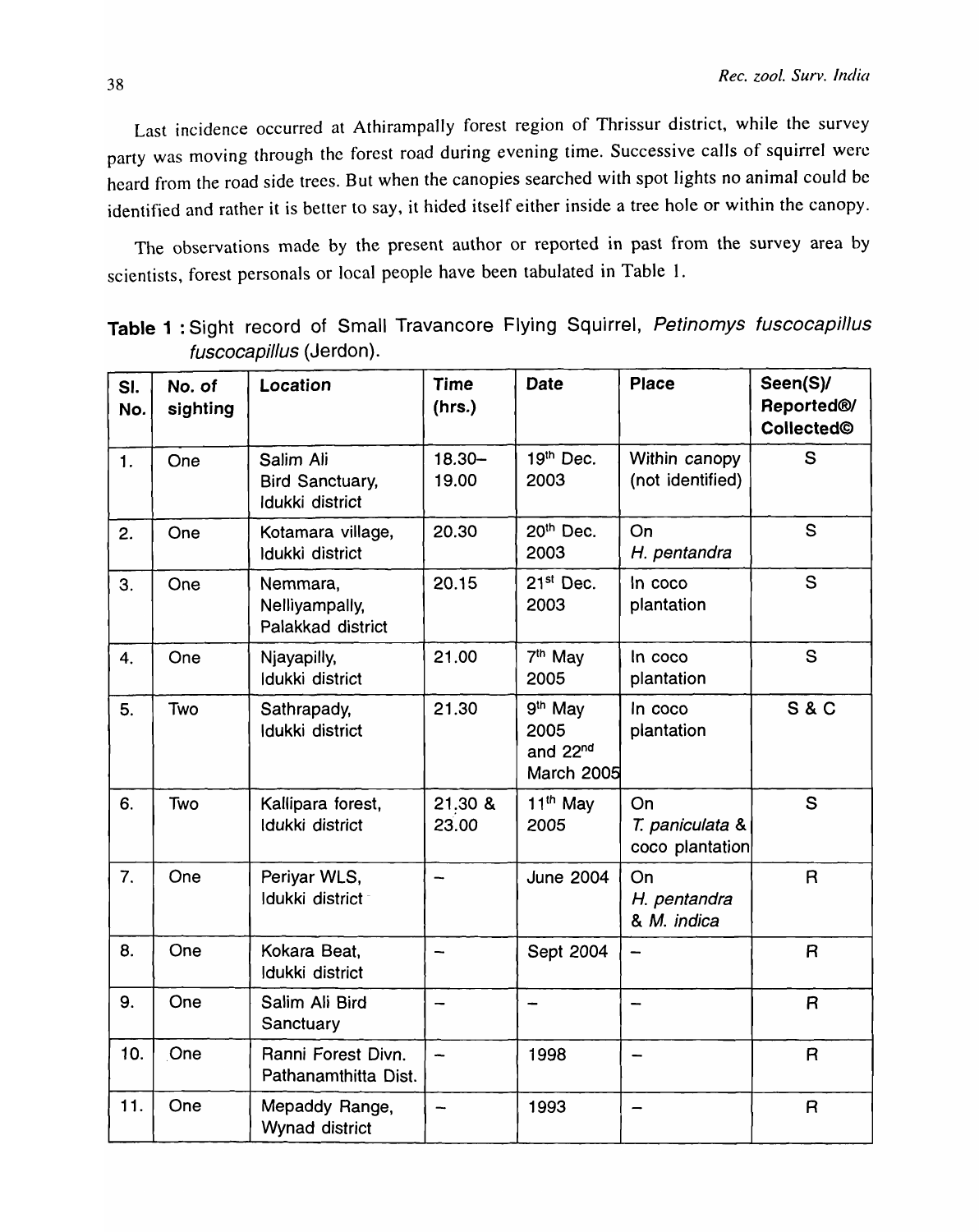Further, the account given below is based on the observations made by other workers at different times. It was reported by Sreejish, B., a staff of Aranya Nivas of Periyar WLS (09° 34' 52" N & *77°9'7.03"* E), Idukki district, that the squirrel was last seen in June 2004 on *H. pentandra* and *Magnifera indica* (Fig. 21) trees, when the mango fruits were ripe. It was also reported by the forest personals of Kokara Beat, Thekkady, Idukki district that the squirrel was last observed in September 2004. One specimen was accidentally found on the forest road of Salim Ali Bird Sanctuary, Thattekadu in the year 2003 and kept in a cage in the sanctuary zoo (Fig. 11). The animal was died of starvation within few days as reported by the forest personals.

So far, one specimen (Fig. 6) was collected by Dr. Kurup, ex-scientist of Zoological Survey of India from Venniculum, Pathanamthitta district on 5<sup>th</sup> May, 1987 and deposited in National Zoological collection of ZSI, Kozhikode, Kerala. It was collected from the crown of a coconut tree while it was roosting within the foliage at about 8.30 am. It was probably an accidental catch. The actual location is approximately 7 km from Sabrimala temple and 24 km away from Ranni forest Division. In the Ranni Forest Division of Pathanamthitta district, it was last seen in 1998 as stated by the forest personals.

The species was also reported from the Munnar-Kuttampuzha of Idukki district (Johnsingh 2001), Munnar, Knacherry Forest, Neriyamangalam Range (10° 07' N & 76° 46' E), Idukki district and Kuttampuzha, Pooyankutty (10° 07" N & 76° 50' E) (Rajamani, unpublished). This squirrel was not observed in Marayoor or Chinnar WLS of the same district during the present survey and there was no previous record also from this region.

Though it was reported from Nemmara, Nelliyampathy of Palakkad district but the species was not found in the Protected Areas surveyed or in Silent Valley National Park and its adjacent areas. It was last reported from Meppady Range, Wynad Forest Division of Wynad district in 1993 by Sri N.K. Sashidharan, the then DFO and another incidence was in 1989, which was reported as subjudice by the forest department. No smaller flying squirrel was observed or reported from the Wynad Wildlife Sanctuary during the current survey of that region.

One specimen was shot and collected by local police in Chalakudy Forest Division and thought it was a strange animal and ultimately handed over to the College of Veterinary and Animal Sciences, Thrissur district for further forensic study (Xavier *et al.* 1998) but the skin was not preserved. Zacharias and Bhardwaj (1997) reported the species from Periyar Tiger Reserve.

It was also reported from the Shendurney WLS, Pepara WLS and Achankovil Reserve Forest (Rajamani, unpublished) but the areas were not surveyed by the present survey party.

### BEHAVIOUR

Only once, it was observed that the squirrels came out from their hide late in the evening very silently, moved towards the high canopy and glided to the feeding ground. The animal is very shy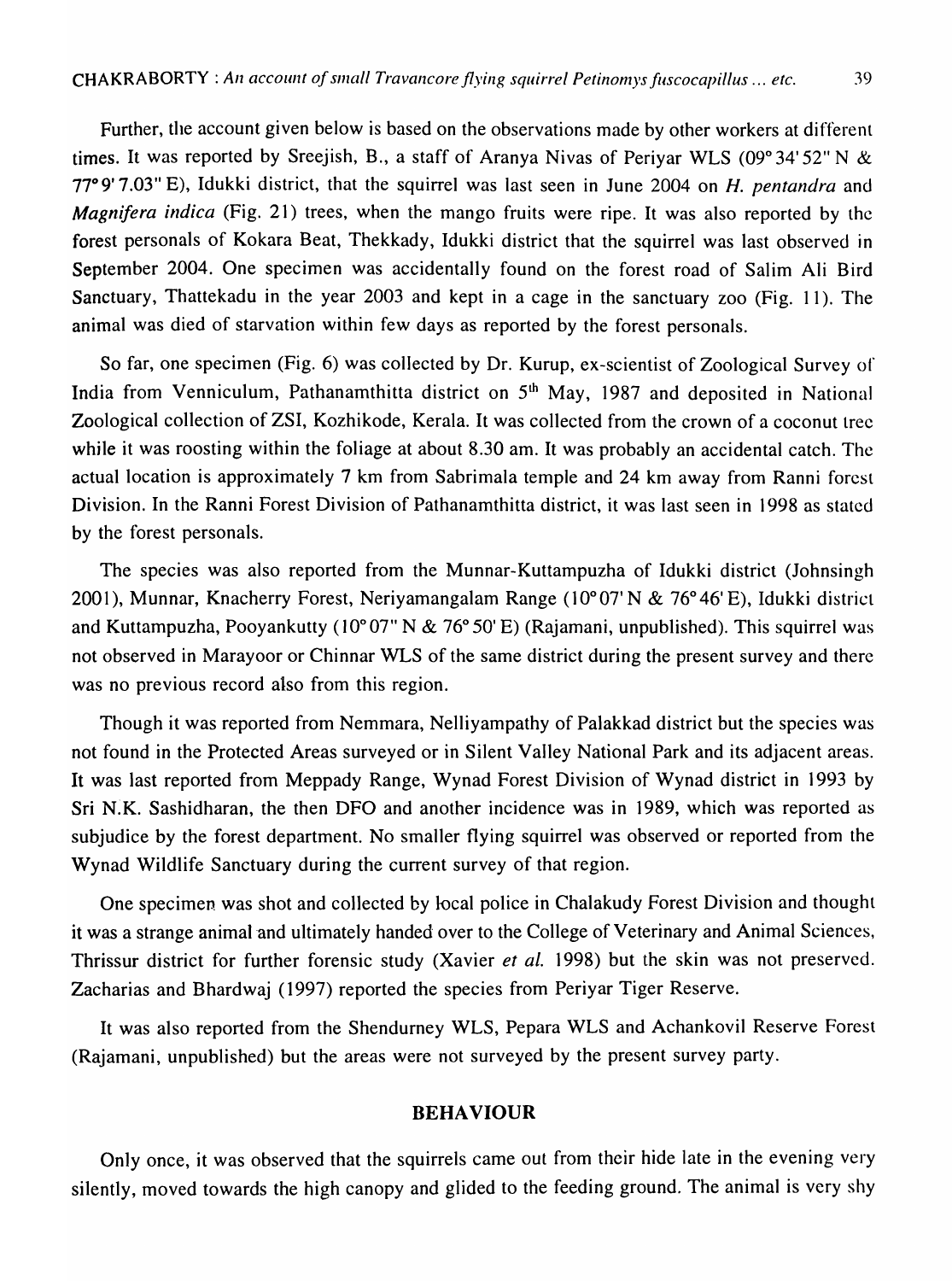and if not provoked, it is not heard to make any sound. The sound was heard only once from the roosting place in *H. pentandra* tree which was disturbed for observing the squirrel near Kotamara village. It is not sure the call heard at Athirampally was of Small Travancore Flying Squirrel. The caJl heard at Kotamara was chik-k, chik-k which ended with a grawl. In all the five instances it was noticed that the animal prefers to live in the forests with a good number of old *H. pentandra*  trees. It was only seen to come out from the hide for feeding in the nearby plantation or inside the forest. In the dark night *it* is really difficult to locate and identify the squirrel in the thick canopy of Rain Forest even after searching with the help of a good search *light.* Except once, during the walk through the forest tracks either at dawn or dusk no sign of the smaller flying squirrel was observed. It is comparatively easy to locate in the moonlit night when it glides from one canopy to other. While gliding, it's size is little bigger than a full plate which tapers towards posterior end with rather flat tail may be the only identifying character in the field. It can float in the air for more distance, than that of a larger flying squirrel of the same region. When observed within the canopy, it's round, dark, bright eyes and chestnut tinge of fur may be the only sign of its presence.

It was observed that during feeding *it* holds the fruit with the forehands and make hole in the middle of the fruit (Figs. 14  $\&$  15) and take out the seeds. It is capable of taking seed without detaching (Fig. 15) the fruit from the stalk. As per present observation, the most preferred food of this squirrel is fruit of H. *pentandra* (Fig. 17) in wild and coco and mango in plantation (Figs. 13, IS, 21). Other than these, it takes fruits of *Artocarpus hirsutus, Syzygium cumini, Grewia tillifolia, Ziziphus rugosa, Pisidium guajava, Lantana camara, Caryca arborea and Olea dioiea* (Xavier *et al.* 1996) and also flowers and barks of certain other plants. It also takes fruits of *Anjili* (Figs. 19  $\&$  20). It is also reported by the local people that it also consumes fruits of Mangostin and Rumbestem. Nothing is known about its reproductive biology except a report that female gives birth to two youngs (Alfred *et al. 2006).* 

#### TAXONOMY

#### Genus *Petinomys* Thomas

- *1908. Petinomys* Thomas, *Ann. Mag. Nat. Hist.,* 1 : 6.
- *1847. Sciuropterus Juscocapillus* Jerdon in Blyth, 1. *Asiat. Soc. Beng.,* 16 : 867.
- *1850. Sciuropterus layardi* Kelaart, *1. Ceylon Br. Asiat. Soc.,* 2 : 215 (328 of 1887 reprint)-Ceylon Race.

### Key to the races of *Petinomys fuscocapillus*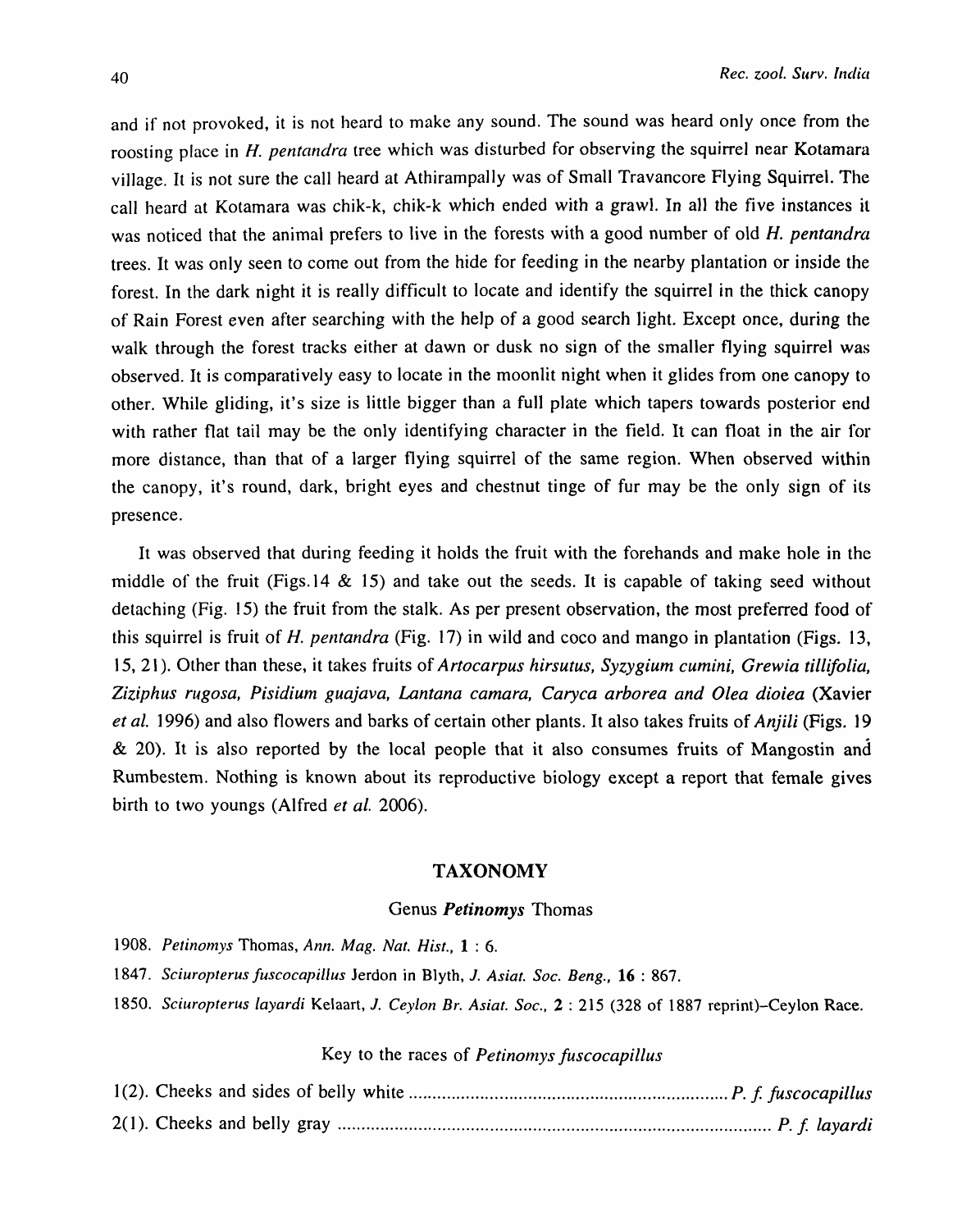N. B. : Wroughton (1915) stated 'The type of *layardi* Kelaart is in the National collection-the type of *fuscocapillus* is apparently lost, and the only thing I have to represent is a mutilated flat skin collected by Mr. Bourdillon in Travancore. Kelaart in his description of *layardi* says "beneath gray" while Blyth writes of *Juscocapillus* "underparts rufous white extending to the cheeks and under-lip, the lateral fur margining the membrane rufofulvous" (Ellerman 1961).

Only three damaged skins of *P. f. fuscocapillus* are present in different museums of the world. The specimen present in the Natural History Museum, London, U.K. is presumably, the one collected by Bourdillon from Travancore (Wroughton 1915). Hutton (1949) included the subspecies in his account of the mammals of high wavy mountains in Madurai district, Tamil Nadu. It is now understood, the Bombay Natural History Society has one specimen collected by him, whose locality labeled merely as Travancore (Kurup 1989). The third specimen was collected by Kurup in 1987 from Vennikulum (76° 37' E and 9° 23' N), Pathanamthitta district, Kerala.

Other than the above mentioned three specimens (flat skin) one stuffed specimen is present in Thekkady Nature Education and Interpretation Centre, Periyar WLS and another in Zoological Survey of India, Kolkata.

## Description of the Holotype (after Jerdon 1847)

# *Petinomys Juscocapillus* (Jerdon, 1847)

### 1847. *Sciuropterus Juscocapillus* lerdon in Blyth, J. *Asiat. Soc. Beng.,* 16 : 867.

"This is an undescribed species, from S. India, a notice of which may be introduced here : Length 7<sup>1</sup>/<sub>2</sub>" (190.5 mm), of tail (vertebrae) 6" (152 mm), the hair reaching 3/4" (19 mm) further; fore-foot proportionally large, measuring with claws  $1\frac{1}{8}$ " (28.5 mm); hind feet wanting in the only specimen examined. Ears small, and almost wholly naked, of an ovate form, and measuring  $\frac{1}{2}$ " (13 mm) long posteriorly. Tail very bushy, and but indistinctly distichous. Moustaches long and black. Fur rather long (the hairs measuring fully 3/4" on the back), porrect, of extremely fine texture, the individual piles sinuous, and those of the upper parts fuscous to near the tips, which are of a rufescent-fulvous hue, or dark brownish-isabelline, forming the surface colour; on the croup the fur is shorter and more dense; and upon the head it is much shorter, and the basal dusky hue predominates over the grayish brown tips; above the volar membrane also the blackish hue is chiefly apparent. Under-parts rufous-white, extending to the cheeks and under-lip; the lateral fur margining the membrane rufo-fulvous. The hairs of the tail measure 1" (25.4 mm) and upwards, for its basal half or more, becoming gradually rather shorter towards the tip; their colour pale at base, then darker, producing an *ensemble* nearly of the colour of the back; but underneath, the tail is fuscous or blackish-brown, and the extreme tip is whitish."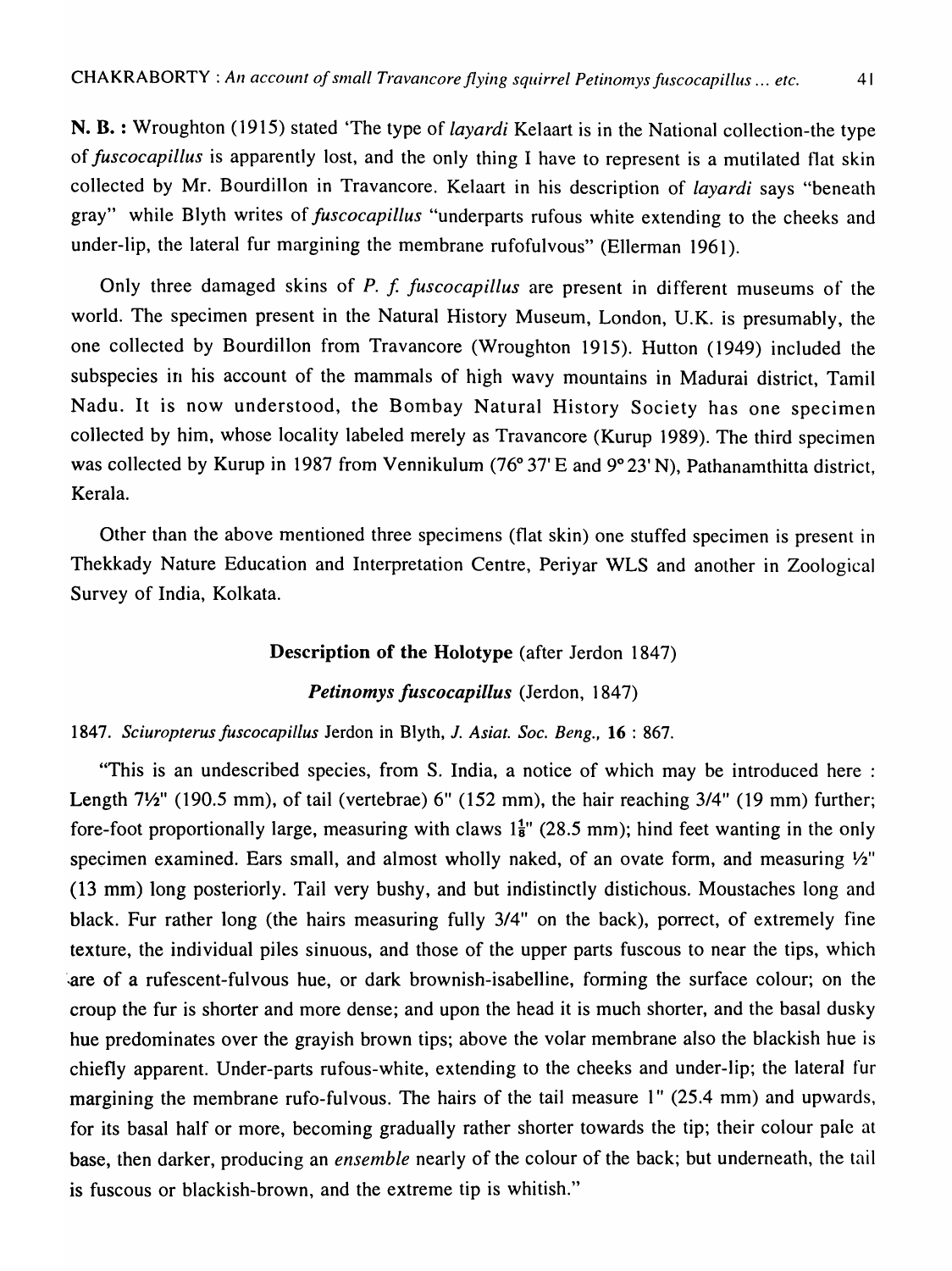# Description of the specimen present in Thekkady Nature Education and Interpretation Centre

(Figs. 1 & 2)

Specimen : Stuffed (Damaged).

*Locality:* Periyar Wildlife Sanctuary.

*Colour:* Head cinnamon-brown, hairs speckled with white at tip; ears small, roundish; whiskers black; neck same as head but little darker; back cinnamon-brown speckled with black; a dark ashy-grey patch on rump; sides of the patagium blackish-brown or dark, the inner side (attached with body) of the patagium cinnamon-brown speckled with black hair tip; the colour of the lower legs nearer to rump area is little darker than rump; proximal  $\frac{1}{3}$  of tail is creamy buff (may be due to shading of top hairs) and the rest is light cinnamon-brown; a central black line under the tail; underparts yellowish white or creamy buff; underparts of patagium light cinnamon; patagium not extended beyond hind leg.

*Measurements*: *(Taken from dry stuffed specimen)*  $HB : ±323$  mm;  $TL : ±270$  mm;  $HF : ±40$ mm;  $E : \pm 15$  mm. Maximum length of whiskers 52 mm; free tip of tail 17 mm.

# Details of the specimens present in the Zoological Survey of India, Kozhikode, Kerala (Figs. 6, 7 & 8)

*Specimen:* Skin (Damaged), skull attached with the skin.

*Locality*: Venniculum, Pathanamthitta district, Kerala (9°23' N and 76°37' E).

*Date of collection:* 05.05.1987.

*Sex* : Female.

*Colour*: Reddish brown; tail, little lighter than body.

*Measurements:* HB 280 mm; TL 240 mm; Skull 50.1 mm; Diastema 9 mm; Length of tooth row 8 mm; Bullae 8 mm (Not much flattened).

## Description of a specimen after Xavier *et al. (1996)*

*Colour* : Dorsum dark brown, tail long and bushy, lighter in shade; eyes large and round; whiskers dark in colour; parachute translucent having a brown hair cover.

*Sex:* Female.

*Measurements*: Total length 530 mm (from head to tail tip); TL: 270 mm; tip of nostril to base of ear 40 mm; width of forehead 40 mm; length of parachute 300 mm; width of parachute near forelimb 125 m and near hindlimb 100 mm.

*Remark:* Skin not preserved.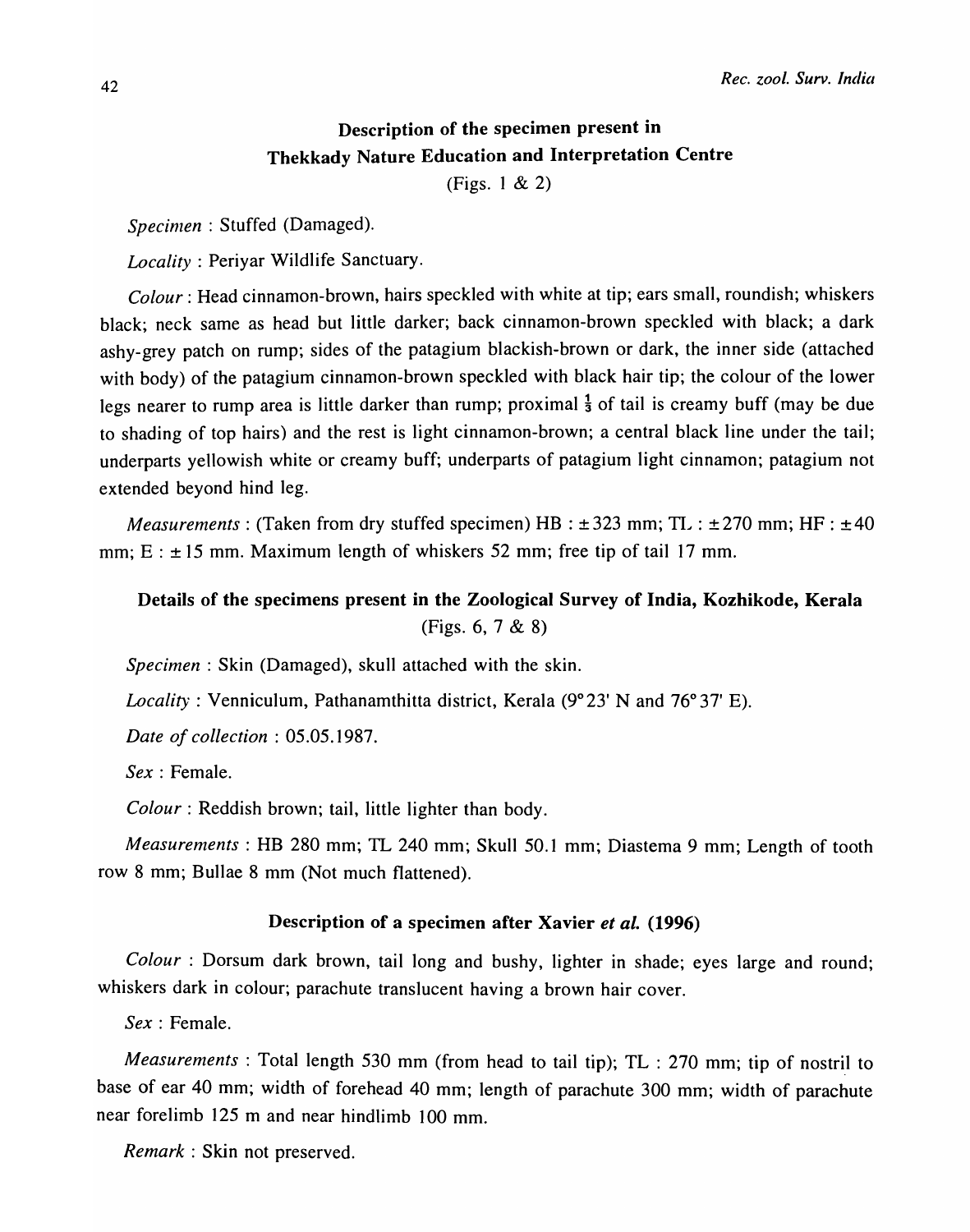# Description of a specimen present in the Bombay Natural History Society (Figs. 4 & 5)

*Specimen* : Skin (Damaged) : Reg. No. 7106; Collector : A.F. Hutton.

*Locality:* Travancore.

*Colour:* Dorsal rufous brown; head and sides of body rather dark; tail lighter; cheek and throat light yellow or whitish yellow; hind foot damaged.

*Remark* : Kurup (1989) stated that the specimen was from high wavy mountains of Madurai district, Tamil Nadu.

N.B. : Description based on a photograph received from BNHS by courtesy.

# Description of a specimen present in the Natural History Museum, London, U.K. (Fig. 3)

BM(NH) 1880.8.23. 1 skin, Travancore, Collector-F.W. Bourdillon.

*Colour:* Dorsal rufous brown; sides of the body dark; right hindfoot wanting; tail damaged, except a little proximal part distal part wanting.

N.B. : Based on a photograph received from BM(NH) by courtesy.

# Description of a specimen present in Zoological Survey of India, Kolkata (Figs. 9 & 10)

The specimen was received from Dr. R. Sugathan for depositing in the National zoological collection of ZSI, Kolkata. As the report received, the specimen was collected dead and damaged during forest fire from Sathrapady on 22.03.2005.

*Measurements: Measurements were taken from a dry, stuffed specimen. HB :*  $\pm$  *185 mm; Tail,* wanting; HF :  $\pm 35$  mm; E :  $\pm 12$  mm, roundish and naked.

*Colour:* Almost same as the specimen present in the Nature Education and Interpretation Centre of Thekkady. Upperparts more grayish with rufous wash; a dark ashy grey patch is present on the back just above the tail; underparts whitish extending up to cheeks; sides of the patagium dark.

*Remark:* Likely to be sub-adult.

ABBREVIATIONS: HB. Head and body length; TL. Tail length; E. Ear length; HF. Hind foot length.

# RESULT AND DISCUSSION

There are eight species of the genus *Petinomys* (Walker *et a1.1983)* distributed throughout the southeastern Asia of which only *P. Juscocapillus* is distributed in Sri Lanka and southern part of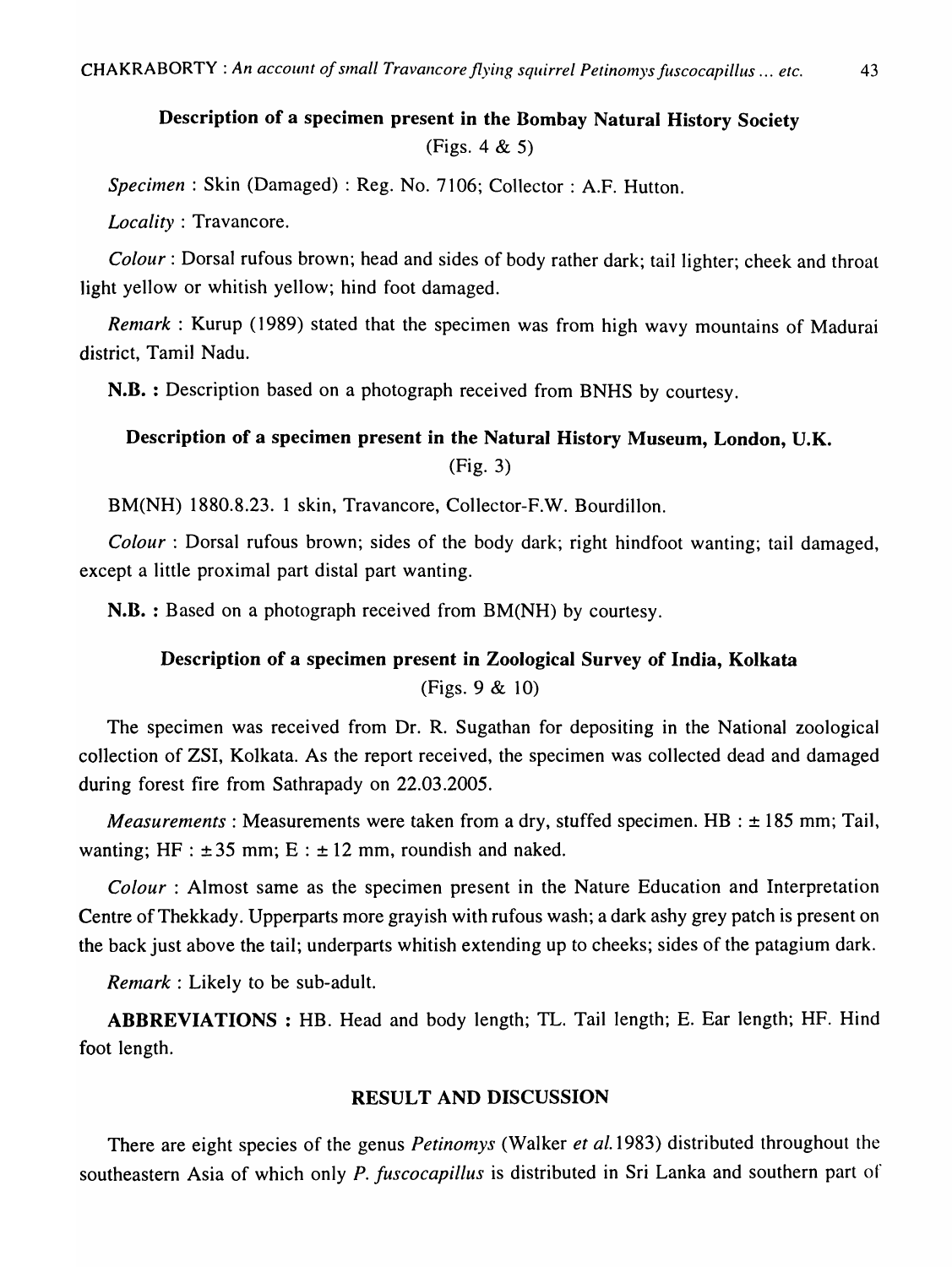Western Ghats. Among the two subspecies only the nominate subspecies *fuscocapillus* is distributed in certain pockets like Anamalais, Chalakudy Forest Division, Periyar Tiger Reserve (Zacharias and Bhardwaj 1997), Pathanamthitta district (Kurup 1989), Shendurney WLS and Achankovil RF (Rajamani, unpublished), Peppara WLS, Srivilliputhur, Kodayar, Peechi (Molur and Walker 1998) of southern Western Ghats of India. Other than these the species is reported from certain parts of Idukki, Palakkad, Wynad, Thrissur and Kollam districts also. Kumara and Singh (2005) reported the species from Karnataka. Menon (2003) mentioned that the species is found along the Western Ghats of Tamil Nadu, Kerala, Karnataka and possibly Goa but so far no such authentic record is available from Goa. As per direct and indirect evidence this smaller flying squirrel is distributed only in certain pockets and the population is so thin and fragmented, that the animal is seldom seen.

The species is an inhabitant of moist-deciduous, semi-evergreen and evergreen forests (Molur and Walker 1998). However, present study reveals that it prefers to live in the peripheral region of the forest from where it usually comes out at night to the neighbouring orchards or plantation for feeding: In fact, it was never met in the dense forest during the study period, though in the Indira Gandhi National Park of Tamil Nadu and Periyar Tiger Reserve, it is reported to live in the dense forest area (Kumar *et al.* 2002; Zacharias and Bhardwaj 1997). Xavier *et al.* (1996) also reported the species from a village adjacent to Vazhachal Forest Division of Thrissur district, Kerala. Probably that was the first record of this species from central Kerala between 70° 10' and 76° 40' E and 10° 15' and 10° 30' N. Kurup (1989) also collected one specimen (Fig. 6) far from the Ranni Forest Division from a coconut plantation. One specimen (Fig. 11) was accidentally collected from the forest road of Salim Ali Bird Sanctuary of Thattekad by the forest staff and kept in the zoo of the same sanctuary. It was reported that, the specimen died due to starvation and shock. The skin and skull of the specimen was not preserved. The specimen collected from Sathrapady was also from a rubber plantation. From the history of the collection of this smaller Flying Squirrel, it is clear that the catches reported so far are accidental.

It was noticed that the dorsal colouration of the preserved specimens present in BNHS, BM(NH) and ZSI, Kozhikode are more rufous than the specimens of the Thekkady, Thattekad and ZSI, Kolkata. It may be due to seasonal and/or age variation. At the same time ashy rump patch is not clear in three individuals (Figs. 3, 4, 6) but whitish venter and cheeks are predominant in all the specimens.

On every night a walk of approximately 2-4 km was undertaken at the rate of 0.5-1.2 km/hour both through the quadrates in forest and plantation as well as through the forest trails. Though quadrate was tried for population study yet in practice this method was not found to be useful. From the study, it reveals that, distribution of the species even in a selected forest area is more patchy than other arboreal rodents and, thus at the time of population estimation most of the quadrates were found to be without any individual and resulted nil. Moreover, the animal was never seen twice in the same site.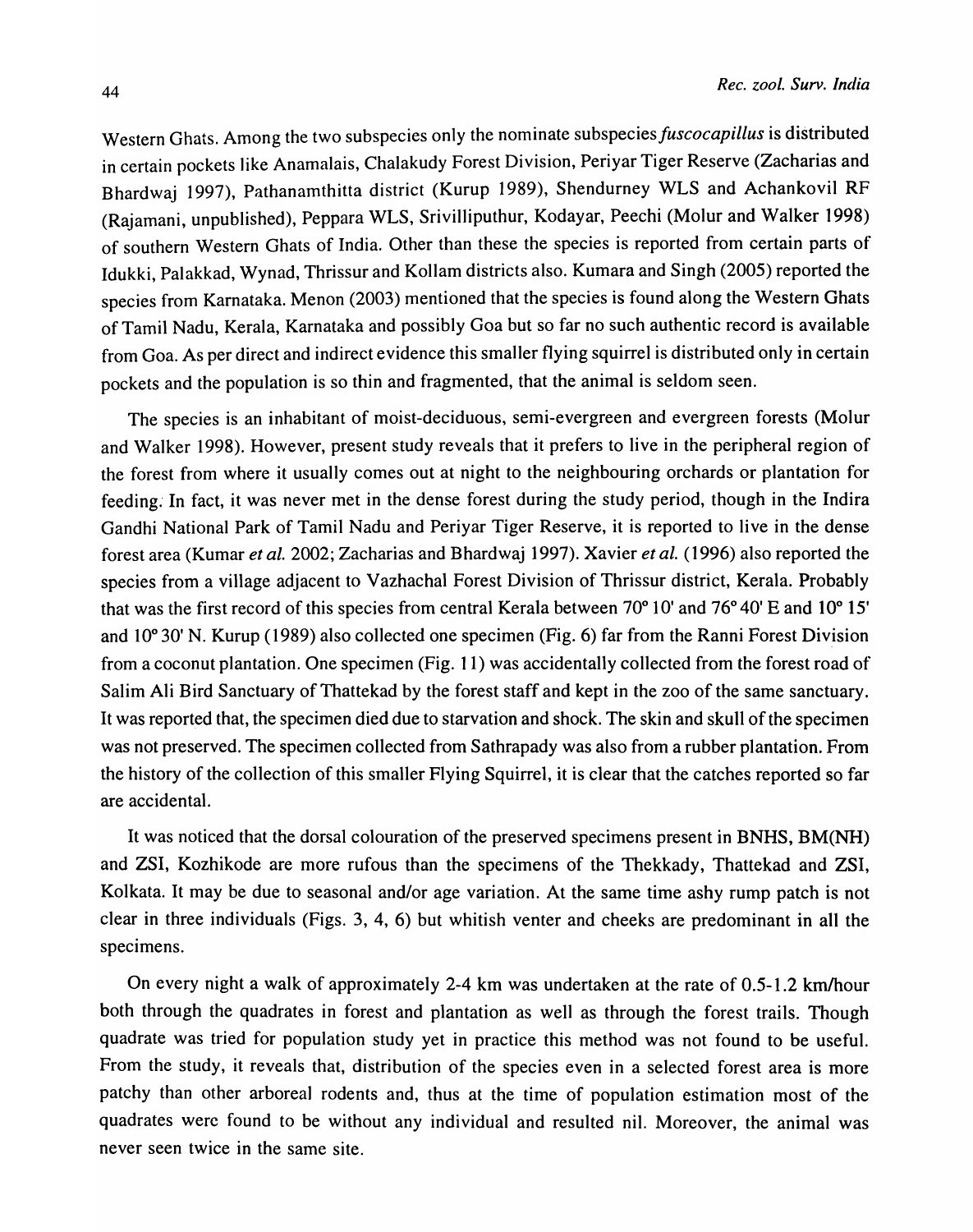Call of the squirrel is not uncommon in the forests of Western Ghats but call of the Small Travancore Flying Squirrel was heard and identified only once in Kotamara village. However, successive attempts to record or confirm the calls failed. It is obvious that it sounds very rarely and at the same time the population is also very thin which ultimately prevented for catching the call of the animal to be identified independently.

It was also attempted to collect and identify the non-consumed food parts of the smaller flying squirrel during day time. As the food items may be shared by other squirrels like *Petaurista, Ratufa etc., the same could not be detected for this species. Only some damaged fruits was under* the roosting or feeding trees were collected (Figs. 13-15, 17-21), during its feeding time at night and identified.

Except one *H. pentandra* tree in Kotamara village, no other tree was identified as its roosting tree and at the same time sighting of emergence of two individuals was experienced only once. Time of sighting was usually in between 20.00 to 23.00 hrs. except once in Salim Ali Bird Sanctuary, where it commenced at dusk. It was never mate with during dawn. In wild, preference for the tree species of this flying squirrel was mostly identified as *H. pentandra* and the animal was observed mostly in plantation of coco. Hence, preference towards other wild plants was not studied. In the typical forest, there were at least 10-15 large trees in each smaller quadrate of which anyone might be the roosting tree for that squirrel. As the squirrel was seen only once in a tree hole of *H. pentandra* tree, thus, it is not wise to conclude anything about its roosting preference.

The presence of the species was confirmed both by direct sighting and indirect evidence. Practically, information received from the local people was more fruitful than any other indirect evidence. Except one from Palakkad, in the present study all the sighting records were from Idukki district only (Table 1). There was no sighting record from the other districts except a very recent record by Rajamani (unpublished). Moreover, there was no report of regular sighting of this species from any area.

The main threat of survival of this species is habitat loss and fragmented distribution. Probably the pressure of persecution by local people is minimum and at the same time less important in trade due to its smaller size, very soft skin and rarity.

The status of *Petinomys Juscocapillus* as per IUCN (2006) is LRIlc. However, after the present study of *P. Juscocapillus Juscocapillus,* it is hereby suggested to include the Indian sub-species in 'Vulnerable' category as it was proposed earlier in 1998 and 2000 based on the IUCN version 2.3 (1994). This species is already protected under Indian Wildlife (Protection) Act. 1972 (as ammended upto 2004) in Schedule I, Part I. Moreover, according to Red Data Book (1994) the status of the Indian race has been declared as 'Endangered'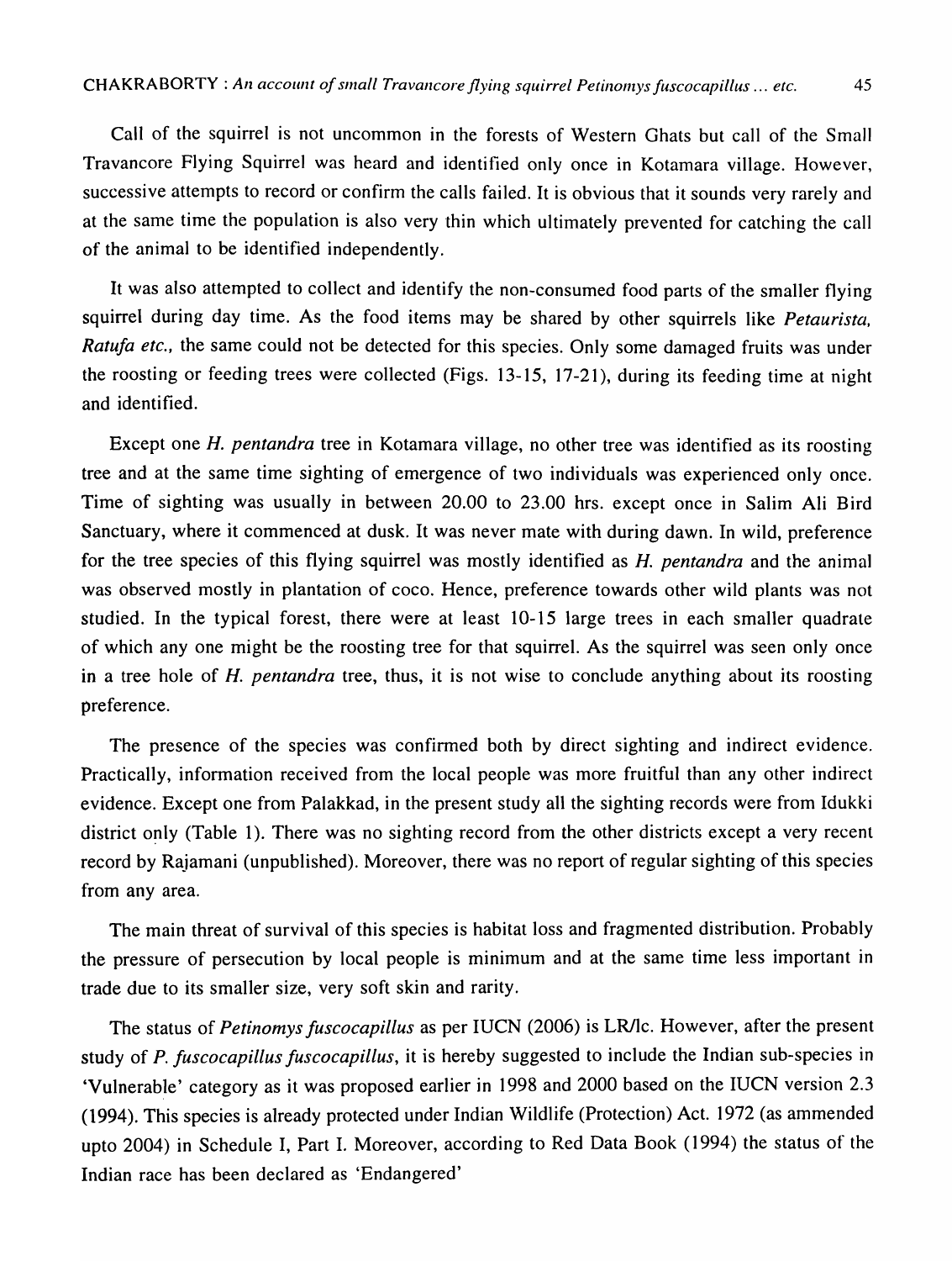#### SUMMARY

The Small Travancore Flying Squirrel, *Petinomys fuscocapillus fuscocapillus* (Jerdon) IS distributed only in the southern region of Western Ghats. The study reveals that, the population of this smaller flying squirrel is very thin. As per sight record, the population density of the species is rather better in Idukki district than other districts of Kerala. It is fond of fruits of *Hydnocarpus pentandra,* (local name: *marooti), Terminalia paniculata* (Iocal name : *anjili)*, coco, mango *etc.*  The status of the Indian sub-species may be recommended here as 'Vulnerable'

#### ACKNOWLEDGEMENTS

Author is thankful to the Director, Zoological Survey of India for giving opportunity for carrying out the work. Thanks are also due to Dr. Radhakrishnan, Scientist 'E' and Jt. Director for providing all sorts of help for studying the NZC at Western Ghats Field Research Station, Kozhikode. I am also thankful to Dr S. Kar, Sr. Zoological Asstt. for assisting during the field survey. Author is very much grateful to the Forest Dept. of Kerala and KFRI for extending their cooperation as required.

#### REFERENCES

- Alfred, I.R.B., Sinha, N.K. and Chakraborty, S. 2002. Checklist of Mammals of India. *Rec. zool. Surv. India, Dcc. Paper* No. 199 : 1-289. (Published-Director, Zoological Survey of India, Kolkata)
- Alfred, I.R.B., Ramakrishna and Pradhan, M.S. 2006. Validation of Threatened Mammals of India. 1-568. «Published-Director, Zoological Survey of India, Kolkata).
- Anon. 1994. The Red Data book on Indian Animals. Part I Vertebrata. (Published-Director, Zoological Survey of India, Kolkata).
- Ashraf, N.V.K., Kumara, A. and lohnsingh, A.J.T. 1993. On the relative abundance of two sympatric flying Squirrels of Western Ghats, India. J. *Bombay Nat. Hist. Soc.,* 90 : 158-160.
- Burnham, K.P., Anderson, D.R. and Laake, J.L. 1980. Estimation of Density from line transect sampling of biological populations. Wildlife Monograph 72. The Wildlife Society, Washington D.C.
- Chakraborty, Rina and Kar, S. 2004. Assessment of habitat as well as avian and mammalian diversity in the Purulia district, West Bengal. *Rec. zool. Surv. India,* : 103(part 3-4) : 87-124.
- Champion, H.G. and Seth, S.K. 1968. A Revised survey of the Forest Types of India. Govt. of India Press, Delhi. 404 pp.
- EIlerman, *I.R.* 1961. The Fauna of India including Pakistan, Burma and Ceylon. Vol. 3. Rodentia. Baptist Misson Press, Calcutta.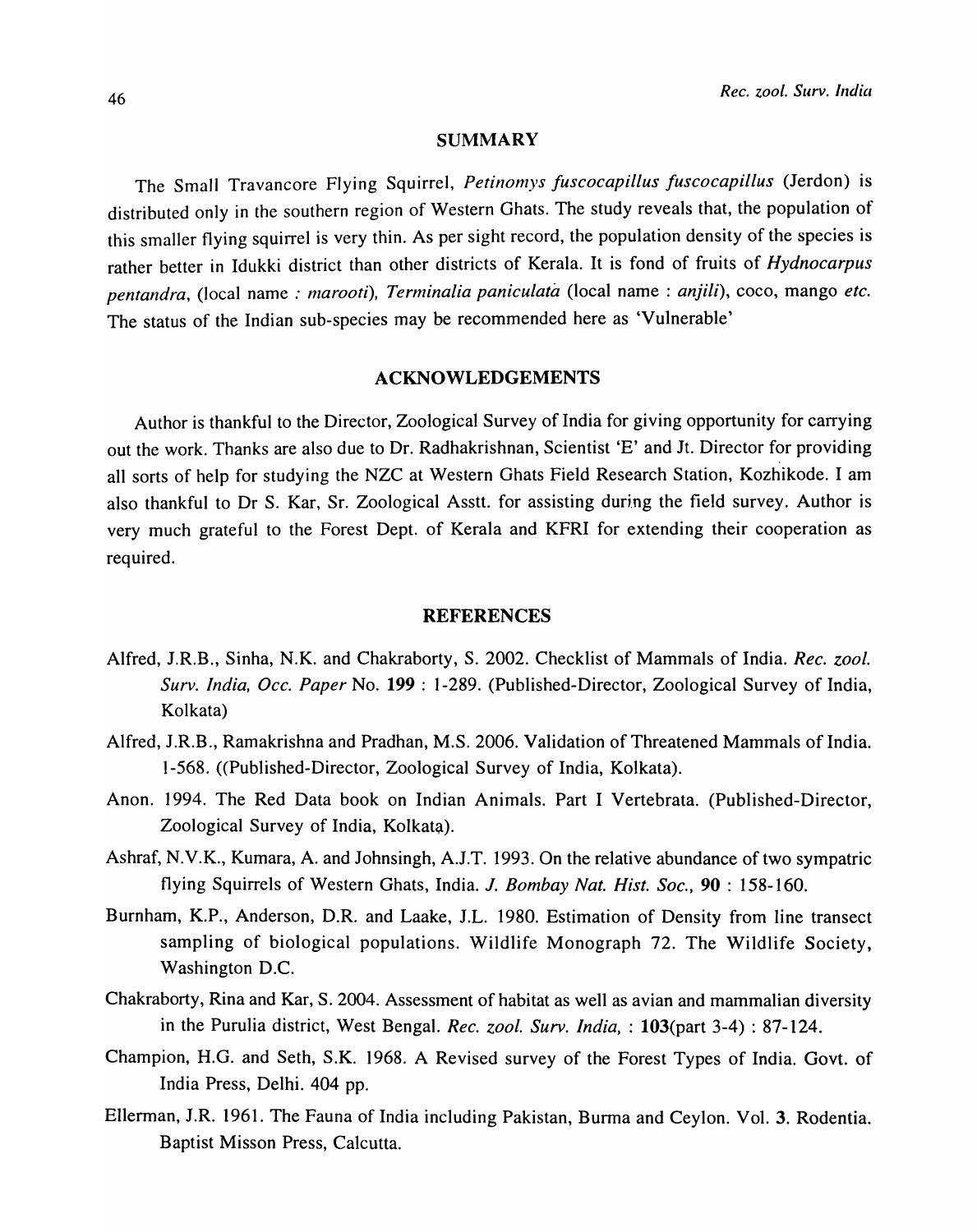- Goldingay, R.L. 1990. The foraging behavior of a nectar feeding marsupial, *Petaurus australis. Oceoilogia,* 85 : 191-199.
- Hutton, A.F. 1949. Notes on the snakes and mammals of the High Wavy Mountains, Madurai district, South India, Part II-Mammals. *J. Bombay Nat. Hist. Soc.*, **48** : 681-694.
- Jerdon, T.C. 1847. Supplementary Report by the Curator Zoology Department, *Proc. Asiat. Soc. Beng.,* Vol. 16 : 867.
- Jerdon, T.C. 1874. A hand book of the Mammals of India (Reprint, 1989 by Mittal Publications, Delhi).
- Johnsingh, AJ.T. 2001. The Kalakad-Mundanthurai Tiger Reserve: A Global Heritage of Biological Diversity. *Curr. Sci.*, **80**(3): 378-388.
- Kumar, M.A., Singh, M.E., Srivastava, S.K., Udhayan, A., Kumara, H.N. and Sharma, A.K. 2002. Distribution pattern, relative abundance and management of mammals in Indira Ghandhi WLS, Tamil Nadu, India. *1. Bombay Nat. Hist. Soc.,* 99(2) : 184-210.
- Kumara, H.N. and Singh, Mewa. 2005. New site record for Small Travancore Flying Squirrel, *Petinolnys fuscocapillus fuscocapillus* from Karnataka. *1. Bombay Nat. Hist. Soc.,*   $102(1): 97.$
- Kurup, G.V. 1989. Rediscovery of the Small Travancore Flying Squirrel. *Ory* : 2-3.
- Laurence, W.F. and Laurence, S.G.W. 1995. Responses of five arboreal marsupials to recent selective logging in Tropical Australia. *Biotropica,* 28(3) : 310-322.
- Lee, P.F., Progulske, D.R., Day, Y.T. and Lin, Y.S. 1986. Ecological studies of two sympatric *Petaurista* species in Taiwan, J. *Mamm.,* 74 : 982-987.
- Lee, P.F., Progulske, D.R., Day, Y.T. and Lin, Y.S. 1993 A. Spotlight counts of giant flying squirrels *(Petaurista petaurista and Petaurista alborufus)* in Taiwan. *Bull. Inst. Zool., Academia Sinica,* 32 : 54-61.
- Lee, P.F., Lin, Y.S., and Progulske, D.R. 1993B. Reproductive biology of the Red Giant Flying squirrel in Taiwan. *J. Mamm.*, **74** : 982-987.
- Lee, P.F. and Liao, C. 1998. Species richness and research trends of flying squirrel. *1. Taiwan Museum.,* 51(2) : 1-20.
- Menon, A.S. 1964. Kerala District Gazateer-Quilon. Govt. Press, Trivandrum.
- Menon, V. 2003. A field guide to Indian Mammals. Pg. 132.
- Molur, S. and Walker, S. 1998. *Report Summary: "Conservation Assessment and Management Plan for Mammals of India"* (CAMP) workshop. *Zoos' Print,* 13(9), Zoo Outreach Organization, Coimbatore, India.
- Nair, S.C. 1991. The southern Western Ghats: a biodiversity conservation Plan. Studies in Ecology and sustainable development-4. Indian National Trust for Art and Cultural Heritage, Delhi.